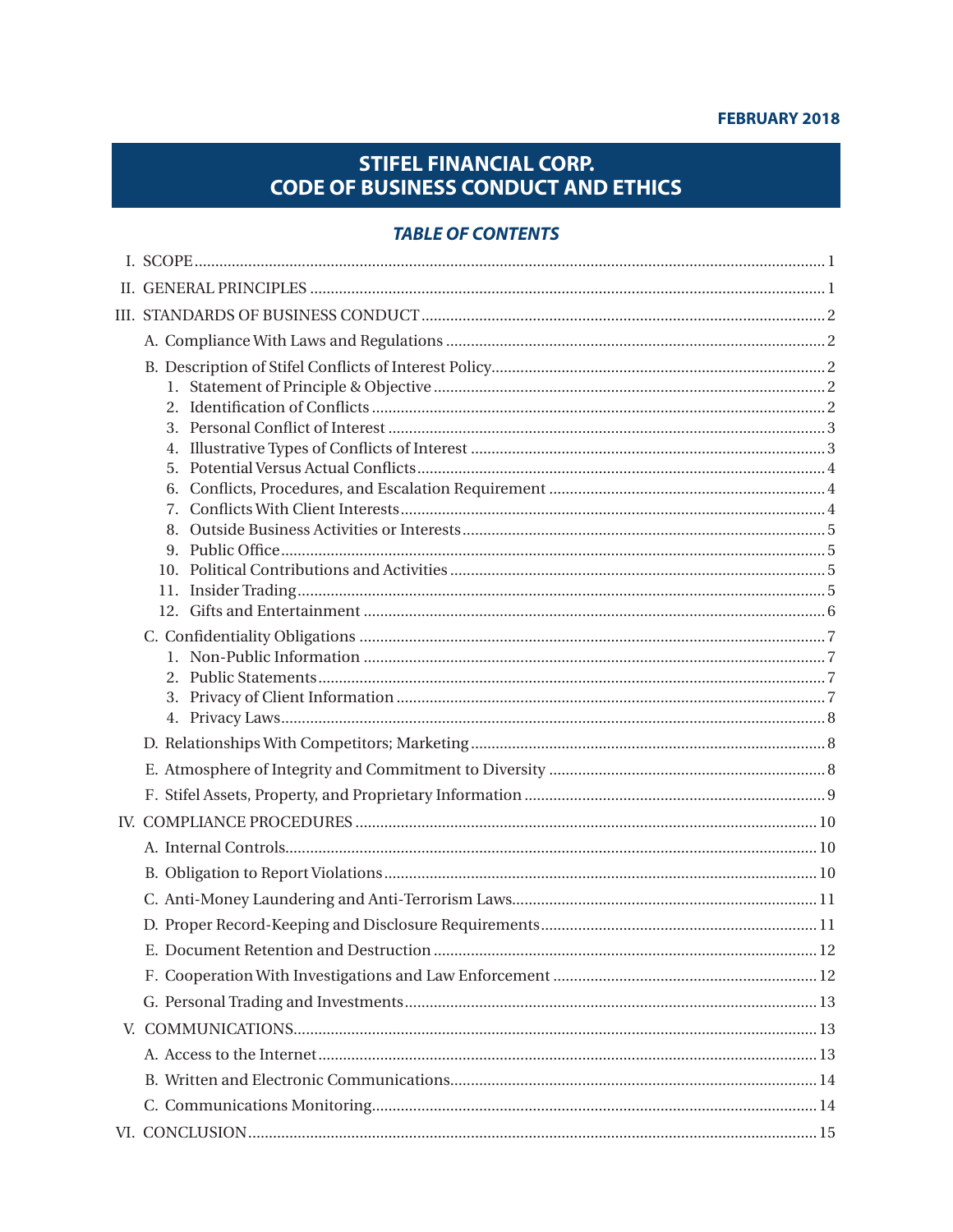#### *I. SCOPE*

This Code of Business Conduct and Ethics ("Code") is for all employees, independent contractors, directors, officers, agents, and associated persons (collectively, "Associates") of Stifel Financial Corp. and each of its affiliated subsidiaries (collectively, "Stifel" or "Company"). In addition to this Code, employees, agents, and investment advisers of the U.S. registered investment adviser subsidiaries of Stifel are to observe and conduct themselves in accordance with their Code of Business Conduct and Ethics independently adopted pursuant to Rule 204A-1 under the Investment Advisers Act of 1940 and Rule 17j-1 under the Investment Company Act of 1940. Associates must comply with U.S. law, including the U.S. Foreign Corrupt Practices Act, and the laws of foreign countries, including the UK Bribery Act of 2010, when dealing with domestic and foreign government officials. Stifel maintains more detailed policies and procedures for many of the topics covered by this Code. Associates are responsible for knowing and abiding by any and all of these additional codes, policies, and procedures applicable to their associated subsidiary. In some instances, the particular policy may not apply to a particular affiliated entity, activity, or Associate. If a law conflicts with a policy in this Code, Associates must comply with the law and address any questions regarding possible policy conflicts in accordance with the Company's established policies and procedures.

### *II. GENERAL PRINCIPLES*

Stifel conducts its business consistent with the highest standards of commercial honor and just and equitable principles of trade. Associates are expected to deal with clients in a fair and honest way, with the client's interests of primary concern. The trust of our clients and Stifel's reputation are of paramount importance. This Code, Company policies and procedures, as well as applicable laws and regulations, cannot cover every ethical question that may arise and are not designed to replace good business judgment and common sense. This Code does not attempt to set forth all of the rules and regulations with which Associates must be familiar, nor does it attempt to deal with each situation involving unusual circumstances. Executive Management of Stifel reserves the right to make exceptions, on a case-by-case basis, to any of the provisions of this Code, and any material amendments to this Code will be approved or ratified by the Stifel Financial Corp. Board of Directors within six months of the amendment. Amendments to the Code will be deemed to be effective immediately.

The purpose of this Code is to encourage Associates to consider their actions not just in terms of complying with the law, regulatory rules, and applicable regulations, but whether their conduct would be acceptable to a reasonable person. Stifel expects all Associates to act with integrity in their dealings with clients, other Associates, third parties, or anyone else they come into contact with as part of their association. Any such dealings must be of an honest nature, and any agreements should be fair, clear, and not misleading. It is entirely possible to not violate any regulation or rule but still act unethically or without integrity. Associates should seek to comply with the higher standards of this Code. If there is any doubt about whether their conduct is appropriate, Associates should consult with their department supervisor, the Compliance Department, or the Office of General Counsel.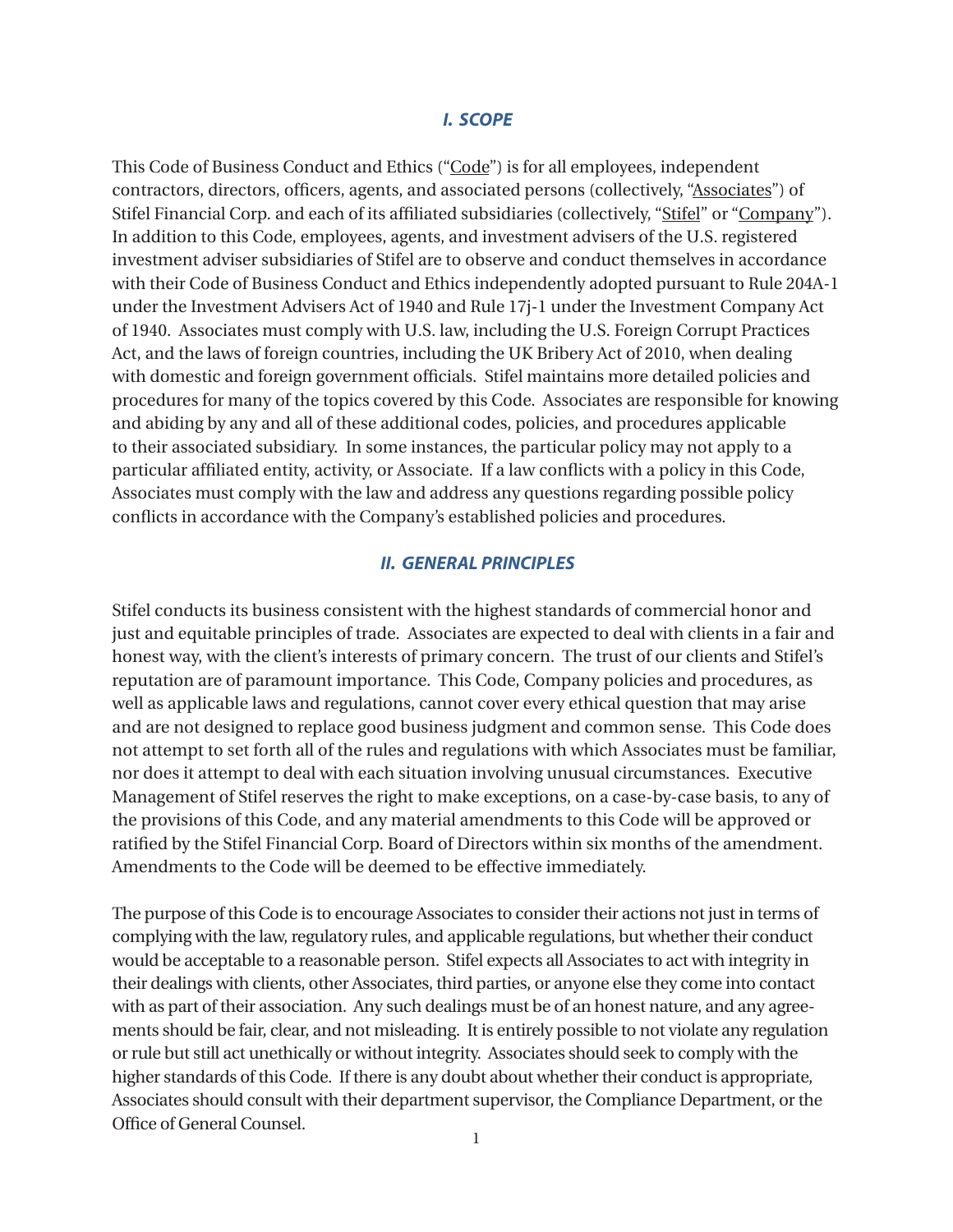# *III. STANDARDS OF BUSINESS CONDUCT*

# A. Compliance With Laws and Regulations

Associates are required to comply with the applicable laws and regulations subject to their jurisdiction. Absent or inclusive of a specific law or regulation, Associates are not permitted, in connection with the purchase or sale of a security for a client, to either directly or indirectly:

- Defraud a client;
- Mislead a client by making an untrue statement of material fact or failing to disclose material facts to a client;
- Engage in any act, practice, or course of conduct which operates or would operate as a fraud or deceit upon a client;
- Engage in any manipulative practice with regard to a client; or
- Engage in any manipulative practice in relation to securities, including but not limited to, price manipulation.
- B. Description of Stifel Conflicts of Interest Policy
- 1. Statement of Principle & Objective

 Conflicts of interest can arise in any relationship between agents and principals. As a financial services provider, Stifel acts as agent or as principal in numerous transactions and relationships. Accordingly, Stifel confronts actual, potential, and perceived conflicts of interest. Stifel expects associates to conduct its business in a way that manages conflicts of interest fairly, whether those actual, potential, or perceived conflicts are between Stifel and its clients, or between clients. Depending on the context, different standards apply.

 To this end, Stifel has policies and procedures in place to prevent conflicts of interest from giving rise to a material risk of damage to the interests of clients within its various business lines. All associates must comply with Stifel policies and procedures. Detailed internal policies may not be fully represented in descriptions appearing below.

2. Identification of Conflicts

 In determining whether there is or may be a conflict of interest, Stifel considers whether there is a material risk of damage to the client, taking into account whether Stifel or a Stifel employee:

- Is likely to make a financial gain, or avoid a financial loss, at the expense of the client;
- Has an interest in the outcome of a service provided to the client or a transaction carried out on behalf of the client, which is distinct from the client's interest in that outcome;
- Has a financial or other incentive to favor the interest of one client or group of clients over another client;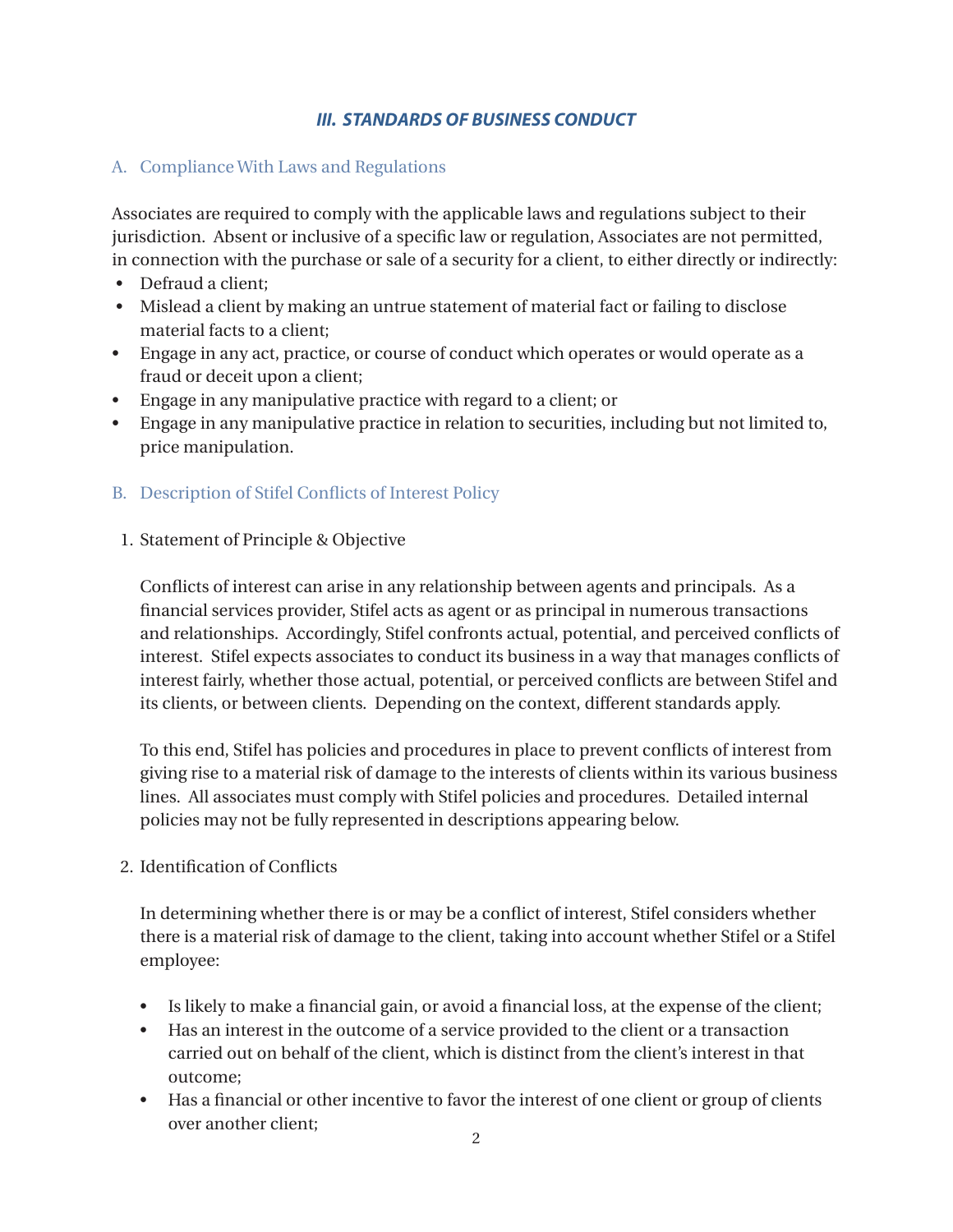- Carries on the same business as the client; or
- Receives or will receive from a person other than the client an inducement in relation to a service provided to the client in the form of money, goods, or services.
- 3. Personal Conflict of Interest

 A personal conflict of interest may arise when an individual's interest differs or is perceived to differ with the interests of the firm. Actions or relationships that may create personal conflicts of interest must not be undertaken without prior approval of the firm.

4. Illustrative Types of Conflicts of Interest

Other types of actual or potential conflicts of interest that may arise in the course of Stifel's business include:

- **Firm Client** conflicts, such as where the firm performs multiple roles with respect to a client or transaction (e.g., advisor, underwriter, lender, principal counterparty, derivative counterparty), or where the firm may provide portfolio advice or discretionary portfolio management services and the firm may also sell products that it or affiliated companies issue;
- **Client Client** conflicts, such as if the firm were in initial discussions with clients on both sides of a potential engagement, or if the firm has multiple clients interested in acquiring the same company or assets;
- **Employee Client** conflicts, which could arise if compensation arrangements or incentives for the firm or its associates could affect whether associates recommend or offer a particular security or transaction to a client;
- **Employee Firm** conflicts, such as if an employee were to engage in personal trading or outside business activities (including board memberships/directorships) that could conflict with a client or with the firm;
- **Vendor Client** conflicts, such as if a vendor were to misuse or inadequately protect confidential customer information during or after a relationship with the firm is terminated.

Stifel has undertaken to implement controls based upon specific business activities and to manage and mitigate the risks from conflicts of interest that may arise. Stifel has an enterprise conflicts of interest policy and Conflicts of Interest Committee. The

 Committee is responsible for establishing and periodically reassessing the conflicts of interest policy as it relates to conflicts of interest scenarios faced by the firm.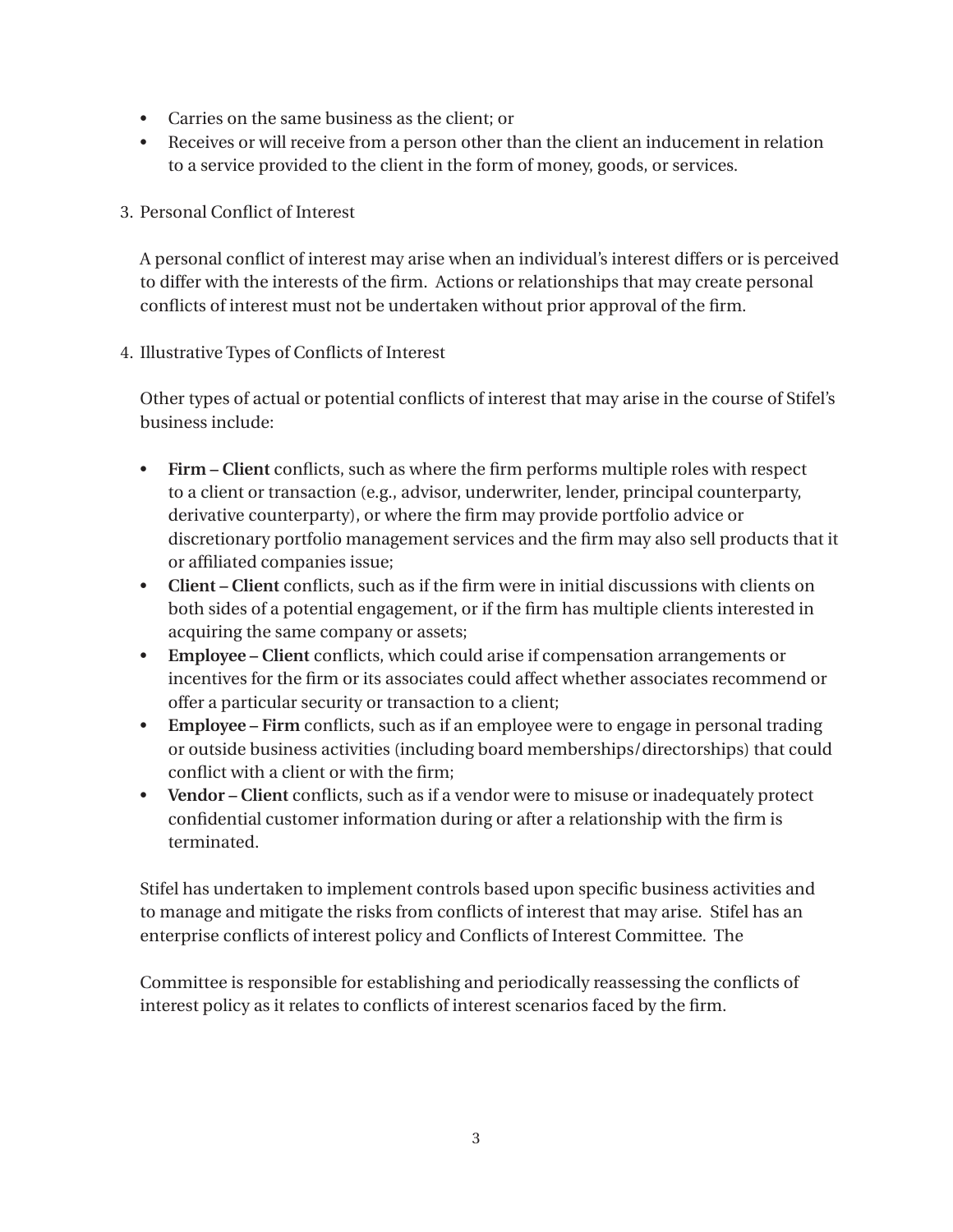### 5. Potential Versus Actual Conflicts

 Some relationships can be identified as having potential to ripen later into a conflict of interest. This underscores why potential conflicts of interest need to be properly reported, inventoried, assessed, managed, and disclosed, as appropriate, given the specific facts and circumstances presented.

 Where Stifel does not consider arrangements are sufficient to manage a conflict, the firm may choose to disclose specific conflicts to clients before undertaking any business, and to ask for their informed consent to act, notwithstanding the existence of any such conflict. Disclosure will be made of the general nature and/or sources of the conflict to enable the client to make an informed decision.

 Stifel may decline to act if arrangements are deemed not sufficient to ensure with reasonable confidence that a material risk of damage to the interests of a client can be avoided.

 The existence of a conflict does not necessarily mean that there will be harm to one party's interests. Depending on the facts or circumstances, many potential and actual conflicts of interest may be addressed through disclosure and consent, or other mitigation.

 Decisions as to whether to disclose or decline to act will be made in accordance with this statement and the applicable conflicts policies and procedures of the Stifel group in question.

6. Conflicts, Procedures, and Escalation Requirement

 All Stifel associates are expected to take reasonable steps to identify existing or potential conflicts of interest that could create a material risk of damage to a client's or the firm's interest.

# **Associates must notify their supervisors or the Global Control Room of information that relates to an actual, potential, or perceived conflict that has not already been addressed.**

 Associates should seek the advice of their supervisors or the Global Control Room if they are unsure whether a scenario may involve a conflict of interest.

### 7. Conflicts With Client Interests

 Conflicts can potentially arise if Stifel or Associates have reason to favor the interests of one client over another with respect to investment opportunities. Stifel prohibits any Associate from using knowledge about pending or currently considered securities transactions for clients to profit personally, directly or indirectly, by purchasing or selling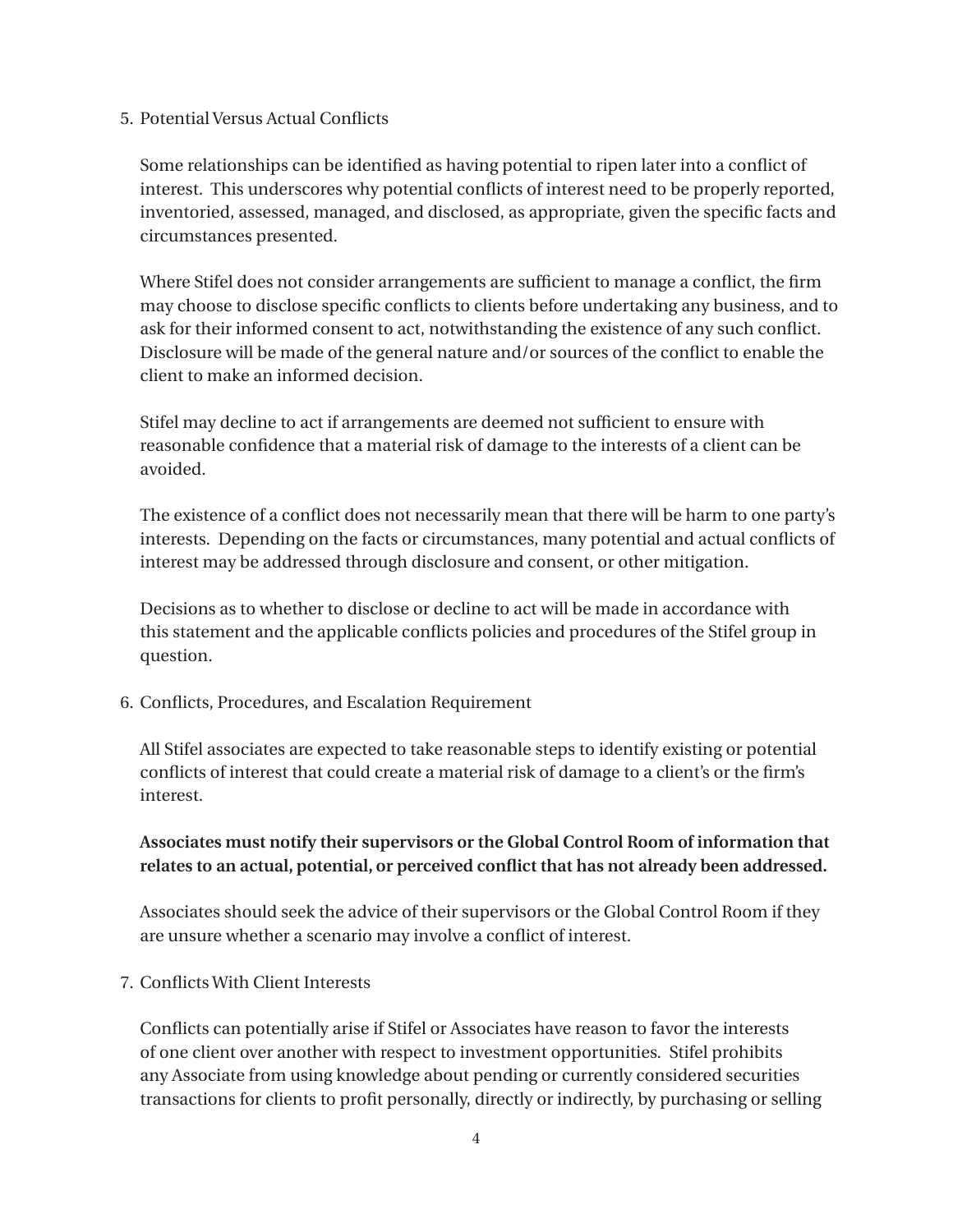such securities for his/her personal account. In addition, Associates must act in the best interest of their clients regarding trade execution and brokerage service costs.

8. Outside Business Activities or Interests

 Associates are expected to devote their full working time to Stifel's business. Stifel recognizes that involvement in civic and political activities may be beneficial to an Associate and otherwise appropriate, but participation in outside business activities requires advance approval, so the firm can determine whether these activities will not adversely affect Stifel's interests or the interests of Stifel's clients.

## 9. Public Office

 Associates are required to receive pre-approval before committing to a candidacy for elective office or a formal position on a campaign committee and before accepting an appointment to a public or civic office. Stifel Associates must take steps to ensure that conflicts of interest are not raised by such campaign or public service. In general, an Associate may run for and serve in local, elective or appointed civic offices, provided the activity, including campaigning:

- Occurs outside work hours;
- Involves no use of Stifel's name, facilities, client lists, other corporate assets, or corporate funding;
- Is confined solely to the person's capacity as a private citizen and not as a representative of Stifel; and
- Does not present an actual or perceived conflict of interest for Stifel, as determined in the sole judgment of Stifel.

# 10. Political Contributions and Activities

Stifel respects Associates' rights to participate or not participate in the political process; however, contributions and other political activities may have an impact on Stifel's municipal finance and/or advisory business. To avoid any real or perceived conflicts and to ensure the Company can remain competitive in the municipal market, Associates must comply with the prescribed rules as well as applicable policies and procedures relating to political contributions or activities, which may include pre-approval of any proposed political contribution or activity.

### 11. Insider Trading

Associates who come into possession of material, non-public information regarding a corporation or other entity, regardless of the source and whether or not the information pertains to a client of the Company, are prohibited from discussing or acting upon that information except where required in the exercise of the Associate's legitimate business duties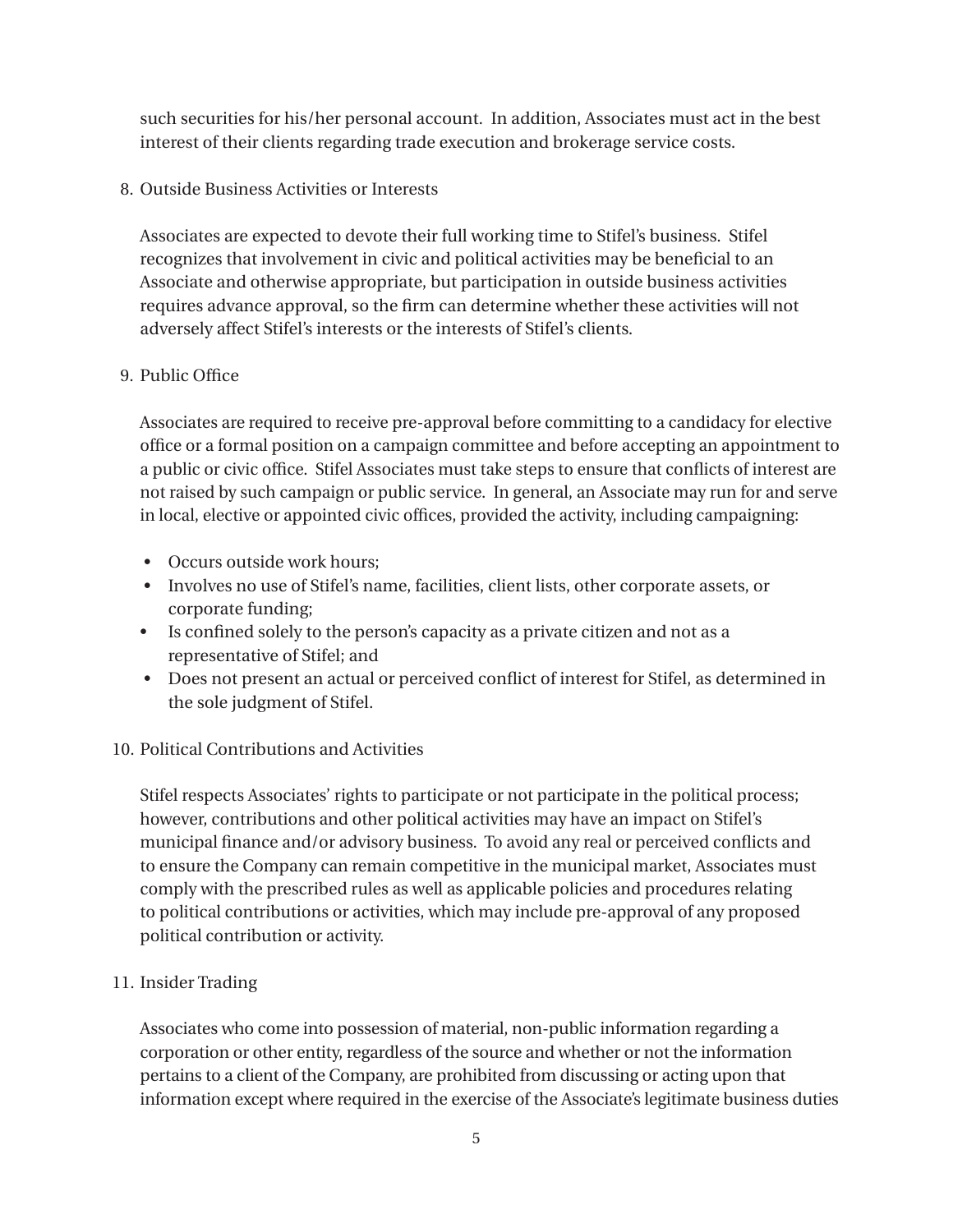and where the information is not misappropriated in breach of a duty of trust or confidence. Information is "material" if there is a substantial likelihood that a reasonable investor would consider it important in making an investment decision, or it could reasonably be expected to affect the price of an issuer's securities. Information should be considered "non-public" until it has been disseminated in a manner that makes it generally available to investors and the market has had an opportunity to absorb the information. Thus, information should not be considered public instantly upon its release. When in doubt, Associates should use extreme caution and assume information is material and non-public unless otherwise advised by the Global Control Room or the Office of General Counsel.

Stifel strives to prevent the misuse of material non-public information by, among other things, limiting access to confidential information, limiting and monitoring communications, and limiting and monitoring transactions in securities in which the Company has potential material, non-public information. The misuse of material, nonpublic or "inside" information constitutes fraud under U.S. federal securities laws. **Engaging in fraud may subject an Associate to civil and criminal penalties (including imprisonment), SEC administrative actions, disgorgement of profits, penalties from exchanges, and dismissal by the Company.** If an Associate is unsure whether he or she has received or is in possession of inside information or is unsure as to what constitutes misusing inside information, prior to taking any action he or she should contact the Compliance Department or the Office of General Counsel in accordance with established Company policies and procedures.

### 12. Gifts and Entertainment

Associates or members of their families may not, directly or indirectly, accept or receive bonuses, fees, gifts, frequent or excessive entertainment, or any similar form of consideration from any person or entity with which Stifel does, or seeks to do, business unless it is in line with accepted, lawful business practices as well as Company policy and cannot be construed as potentially influencing any business judgment or the Associate's performance of his or her duties for Stifel. Associates must comply with U.S. law, including the U.S. Foreign Corrupt Practices Act, and the laws of foreign countries, including the UK Bribery Act of 2010, when dealing with domestic and foreign government officials. Associates may not pay or offer anything of value, directly or indirectly, to a government official, including foreign officials, political parties, and party officials and candidates for the purpose of improperly influencing an official act or decision, securing an improper advantage, or assisting in obtaining or retaining business or directing business to anyone. In countries in which there is government involvement in business enterprises, such officials may include employees and managers of local enterprises. Additionally, Associates must comply with the Company's expense reporting, recordkeeping, and other applicable policies and procedures relating to gifts, gratuities, or other payments related to Stifel business.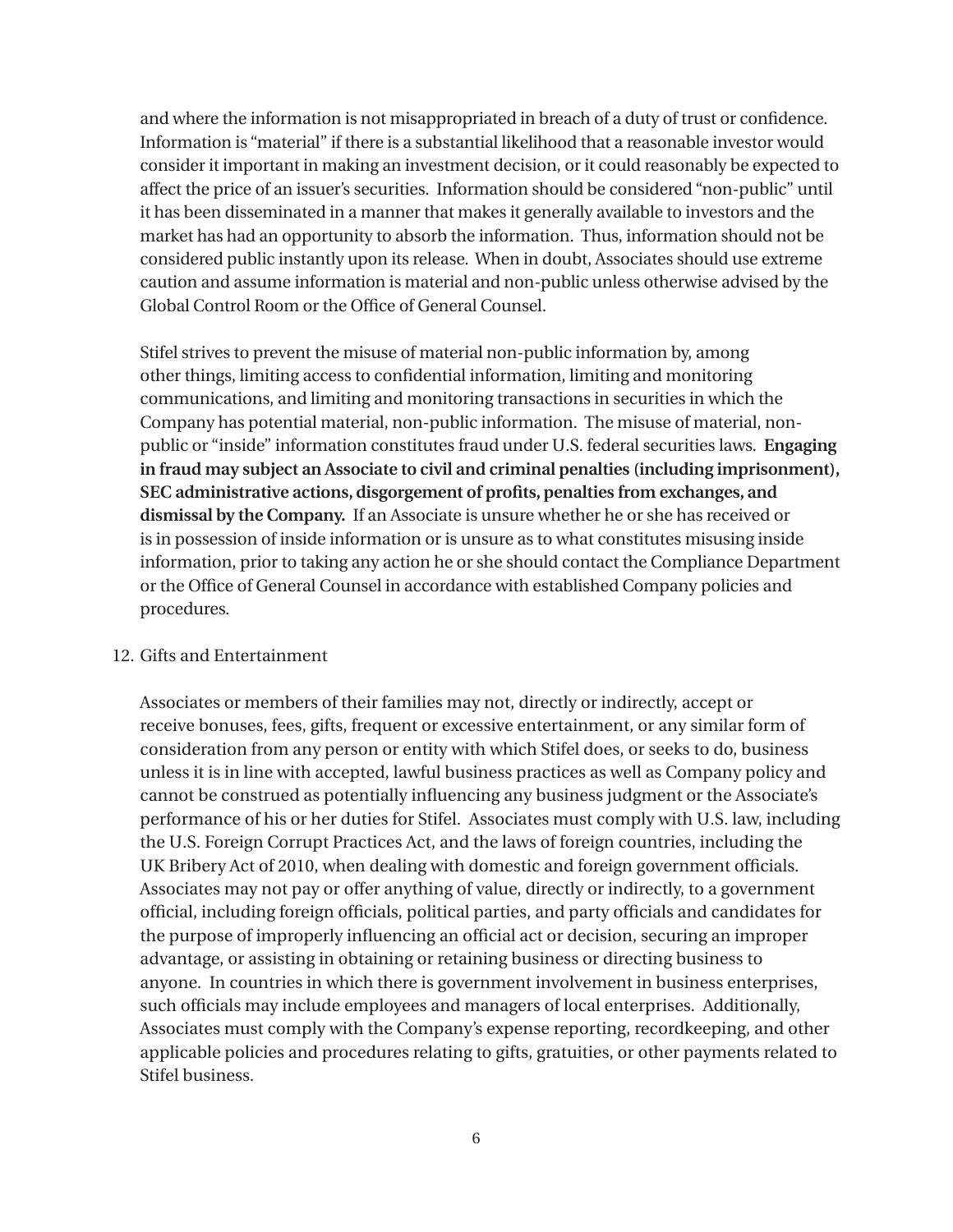## C. Confidentiality Obligations

Associates must maintain the confidentiality of information entrusted to them by Stifel and provided by our clients and vendors. In the conduct of its business, Stifel receives information which may be sensitive and has the potential to affect market conditions, negotiations, strategic positioning, and relationships with clients, competitors, or vendors.

### 1. Non-Public Information

Associates must exercise care not to misuse non-public information obtained during their employment, including potential and completed client transactions, potential investment banking transactions, client lists, information about Stifel personnel and clients, and business plans and ideas. The obligation to maintain the confidentiality of information may be subject to legal or regulatory requirements and continues even after the Associate's association with Stifel ends.

### 2. Public Statements

Public statements about Stifel may only be made by authorized individuals, and any inquiries or questions relative to public statements should be referred to executive management or the Office of General Counsel.

3. Privacy of Client Information

Protecting clients' non-public information is the responsibility of all Associates. The term "client" may extend beyond retail clients, and may include any relationship an Associate has with a person or entity for purposes of conducting business, and includes government and corporate clients as well.

During the normal course of business, Stifel may share client non-public personal information with Stifel affiliates and third-party non-affiliated companies in order to facilitate transactions, provide services to clients, and/or support client accounts and activity. Agreements with any third-party non-affiliated companies are to include assurances regarding the protection of non-public client information.

Other than disclosing information to facilitate transactions, services, and support, confidential non-public client information must not be revealed to non-affiliated third parties unless the client has been informed in disclosures or agreements, the client has authorized disclosure, or it is required by law, rule, or regulation.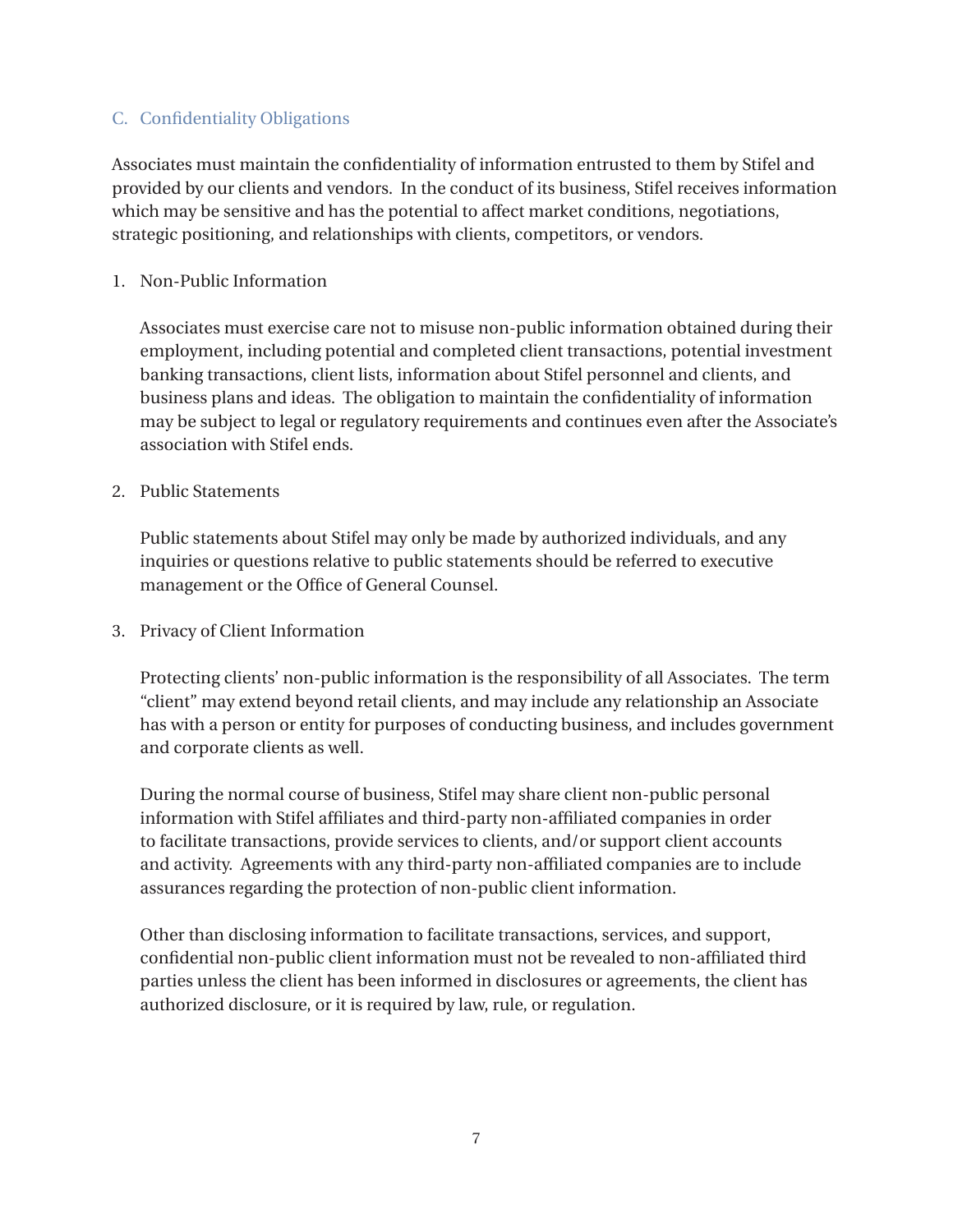### 4. Privacy Laws

Associates must comply with applicable privacy laws, regulations, and Company policy in their handling of client matters and client and Company records. As such, each Associate is responsible for ensuring that non-public client information remains secure and confidential and is used only for appropriate business purposes. Any questions about the applicability of privacy laws should be referred to the Company's Privacy Officer (or equivalent) or the Office of General Counsel.

# D. Relationships With Competitors; Marketing

Stifel seeks to excel and outperform our competitors honestly and fairly. Competitive advantage must result from superior performance, not unethical or illegal business dealings. It is improper, and may be illegal, to hire competitors' associates for the purpose of obtaining trade secrets or other proprietary information. It is also against this Code to seek increased sales by disparaging the products and services of other companies. Our goal is to increase business by offering superior products and services. Accordingly, Stifel advertising must be truthful, not deceptive, and in full compliance with applicable laws, regulations, and Company policies. Advertising and marketing materials must be pre-approved using the established approval procedures. Associates must guard against unfair competitive practices and exercise extreme caution to avoid conduct that might violate antitrust laws or other rules prohibiting anti-competitive activities. **Violations may carry criminal penalties.** If a competitor or third party proposes to discuss unfair collusion, price-fixing, or other anti-competitive activities, an Associate's responsibility is to object, terminate the conversation, or leave the meeting and report the incident promptly in accordance with Company policies. Associates must avoid any discussion with competitors of proprietary or confidential information, business plans, or topics such as pricing or sales policies — the discussion of which could be viewed as an attempt to make joint, rather than independent, business decisions.

# E. Atmosphere of Integrity and Commitment to Diversity

Stifel strives, on an individual level, to treat each person with dignity, consideration, and respect. Associates should be honest and fair with others, share the credit when credit is due, avoid public criticism of one another, and encourage an atmosphere in which openness, cooperation, and consultation are the norms. Internal relationships with fellow Associates should be based on the same high standards of integrity and ethical responsibility that are observed with Stifel clients, shareholders, and the public. Indebtedness between Associates is best avoided and must not reach a level that may compromise the objectivity essential in supervisor-Associate relationships or in the discharge of job-related responsibilities. Any indebtedness between Associates and their direct or indirect supervisors (regardless of which one is borrower or lender) should be limited to nominal amounts.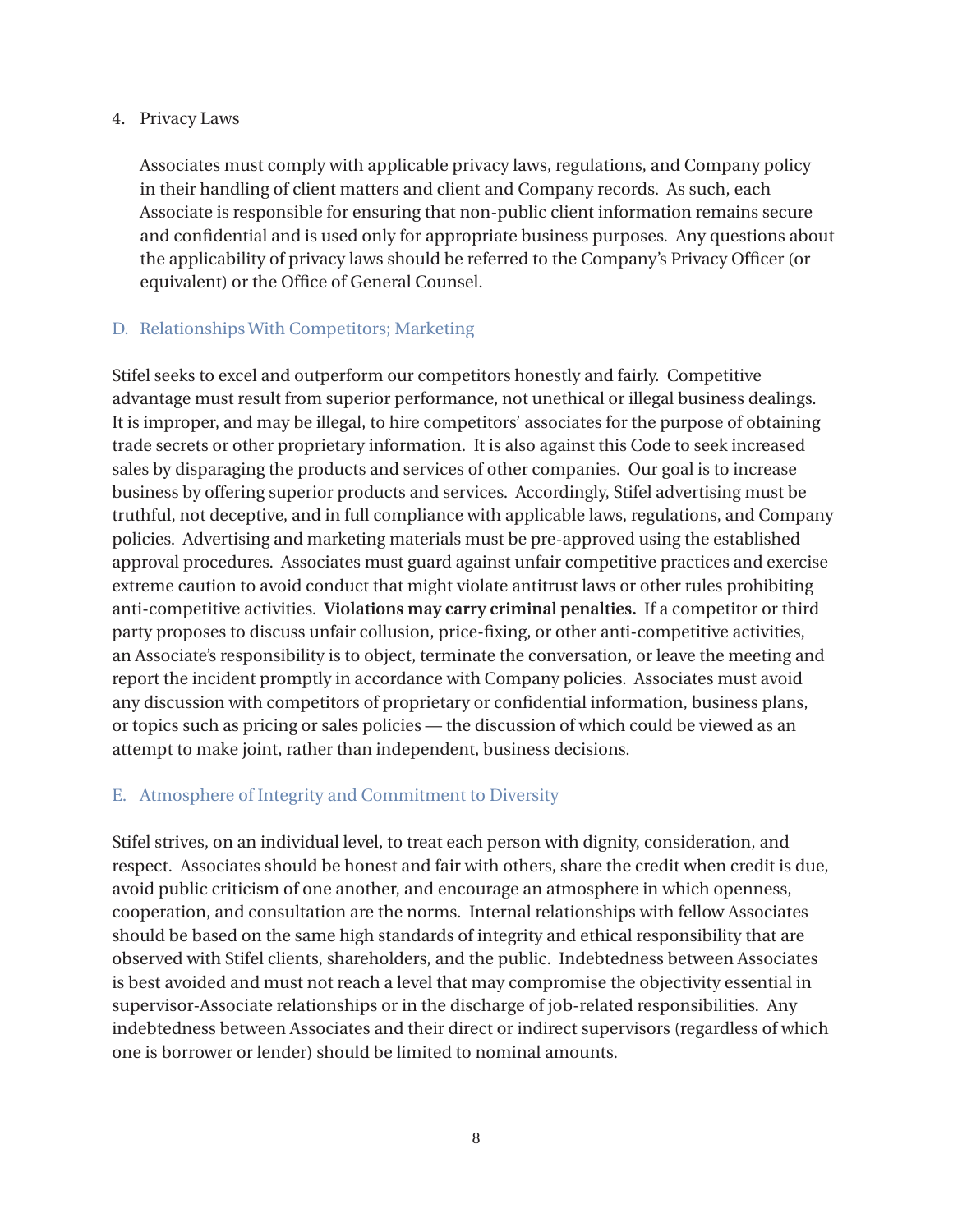Stifel is committed to promoting diversity within our workforce; achieving it is an important competitive advantage in the global marketplace. Stifel has a strict policy of equal opportunity in hiring, developing, promoting, and compensating Associates. The Company seeks to attract, retain, and reward Associates who perform their work to the highest standards, basing promotions on qualification and merit. Discrimination is not tolerated on the grounds of race, color, ancestry, national origin, religion, creed, gender, pregnancy, age, disability, weight, genetic information, sexual orientation, gender identity, marital status, citizenship status, or veteran status, or as a result of an Associate's leave of absence pursuant to applicable laws governing legally protected leaves of absence, or any other criteria in accordance with applicable federal, state, and local laws. Stifel does not tolerate illegal discrimination in any form and does not tolerate illegal sexual or any other form of harassment at any level of the Company. Associates who experience or observe work-related discrimination, harassment, or similar problems have an obligation to report such activity to their department supervisor, a representative of Human Resources, or the Office of General Counsel. Retaliation against any Associate for reporting in good faith work-related discrimination or harassment observed or experienced by such Associate is strictly prohibited.

### F. Stifel Assets, Property, and Proprietary Information

Associates must protect Stifel's assets and ensure their efficient use. Associates should use Stifel property primarily for legitimate business purposes and limit personal use. Any suspected fraud or theft of Stifel property must be reported for investigation immediately. Stifel's assets include our capital, facilities, equipment, proprietary information, technology, business plans, ideas for new products and services, trade secrets, inventions, copyrightable materials, and client lists. Information owned by Stifel must be treated with the same care as any other asset, and every Stifel Associate has a role in protecting its confidentiality and integrity.

An Associate's obligation to protect Stifel's assets applies to Stifel's proprietary information. Proprietary information includes business, marketing, and service plans; unpublished financial data and reports; databases; customer information; and salary and bonus information, as well as intellectual property, such as trade secrets, patents, trademarks, and copyrights. **Unauthorized use or distribution of this material is a violation of Stifel policy, and it may also be illegal and may result in civil and criminal penalties.** Intellectual property refers to a company's intangible assets, such as the company's business methods, inventions, trademarks, and publications. All inventions and copyrightable material conceived by an Associate within the scope of his or her employment are the exclusive property of Stifel, and as a condition of continued employment, the Associate must do whatever is necessary to transfer to Stifel the technical ownership of such inventions or materials. It is the responsibility of every Associate to protect Stifel's intellectual property. Stifel also respects the intellectual property of other parties and does not condone the unlawful use of the intellectual property rights of others through any means. Please contact the Office of General Counsel with questions about the lawful use of another party's intellectual property and, if necessary, for appropriate contracts.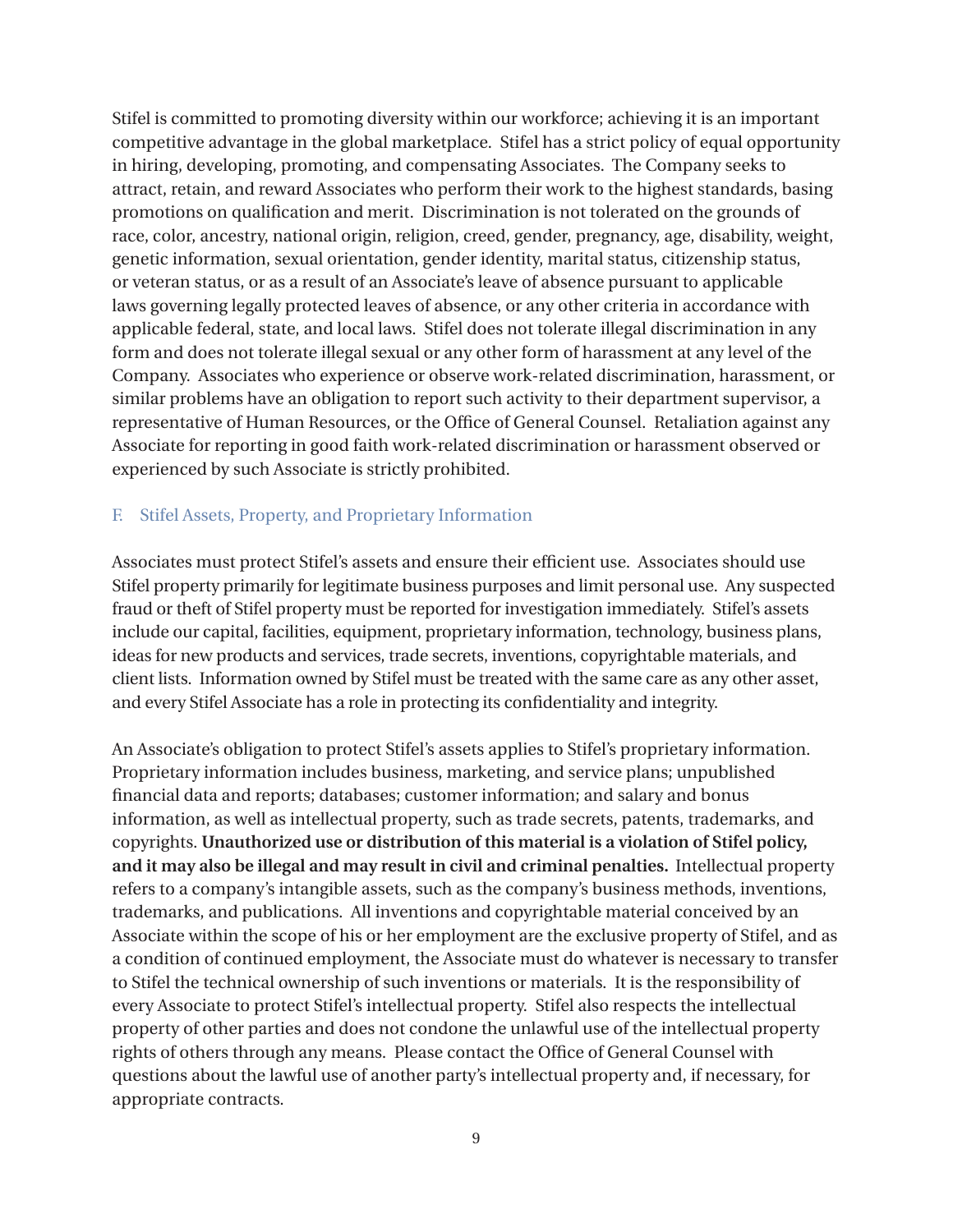### *IV. COMPLIANCE PROCEDURES*

All Associates must know, respect, and comply with all applicable laws, rules, and regulations, as well as Company policies and procedures applicable to the conduct of Stifel's businesses. Stifel actively promotes compliance with the laws, rules, and regulations that govern our Company's business. Obeying both the letter and spirit of the law is one of the foundations of Stifel's ethical standards. Associates must follow and obey the laws of the states and countries where we operate. While no Associate is expected to be an expert on every detail of the laws that govern our business in every jurisdiction, Associates are expected to understand the laws, rules, and regulations, as well as Company policies and procedures applicable to their duties at Stifel and to understand the regulatory environment within which the Company operates well enough to know when to seek advice from their supervisor, the Compliance Department, or the Office of General Counsel.

#### A. Internal Controls

Stifel maintains and enforces a strong, effective system of internal controls to safeguard and preserve the information and assets of our Company, our clients, and our shareholders. These controls are designed to ensure that business transactions are properly authorized and carried out, and that reporting is truthful and accurate. These administrative and accounting control systems are the responsibility of each Associate in the Stifel organization. Business transactions require authorization at an appropriate management level. Any Associate who is responsible for the acquisition or disposition of assets for the Company, or who is authorized to incur liabilities on the Company's behalf, must act prudently in exercising this authority and must be careful not to exceed his or her authority. Equally important, every Associate must help ensure that business transactions are executed as authorized. Transactions must be properly reflected on the Company's books and records. Every Associate is involved, if not in the authorization or execution of business transactions, in some level of reporting. This may include reporting travel and entertainment expenses or recording work hours on a timecard. It is important that reporting be done honestly and accurately and that Associates cooperate fully with both internal and independent audits.

#### B. Obligation to Report Violations

This Code has been written to promote compliance with the law. However, should compliance with the Code bring an Associate into conflict with applicable law in any jurisdiction where Stifel conducts its business, the Associate must obey the law and notify his or her supervisor of the conflict as soon as possible. Any questions or concerns about practices or policies that might violate this Code should be brought to the attention of the Associate's supervisor, the Office of General Counsel, or executive management, as appropriate. If at any time Associates find themselves in a situation they believe is, or may be, a violation of Stifel policies, the Associate should report the violation or what he or she believes or suspects is a possible violation. If an Associate becomes aware that someone may be contemplating an action that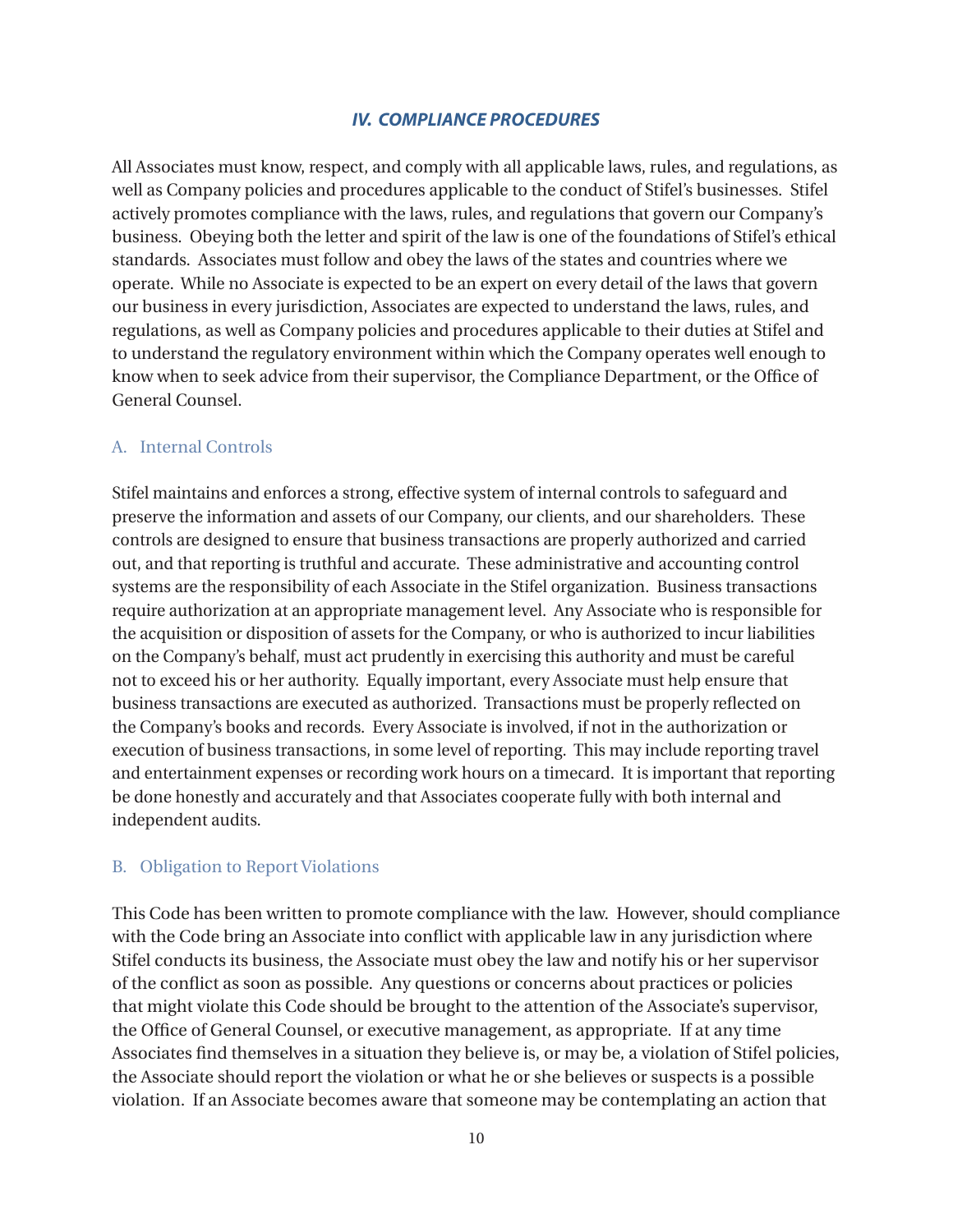would be a violation, the Associate should take steps to report the contemplated violation. Retaliation against any Associate for reporting in good faith a violation, potential violation, or contemplated action in violation of any law or Stifel's policies is strictly prohibited. The Company will investigate any internal or external report about possible violations of Stifel policies, or possible illegal or unethical conduct.

Any employee, shareholder, officer, director, or other interested party who has a complaint or concern regarding illegal or unethical conduct; accounting, internal controls and auditing matters; fraudulent financial reporting relating to the Company; or retaliation for reporting in good faith such concerns, may report such complaint or concern directly to the Audit Committee of the Board of Directors through the Chief Audit Executive as follows:

### **By mail:**

Chief Audit Executive Stifel Financial Corp. One Financial Plaza 501 North Broadway St. Louis, Missouri 63102

## **By Internet (via Stifel's EthicsPoint Hotline):**

https://secure.ethicspoint.com/domain/media/en/gui/27979/index.html

**By phone (via Stifel's EthicsPoint Hotline):** (866) 514-5292

# C. Anti-Money Laundering and Anti-Terrorism Laws

Stifel complies fully with federal, state, and international laws prohibiting money laundering and with the safeguards against terrorist activity contained in the USA Patriot Act. Under no circumstances should any Stifel Associate participate in any money laundering activity. **In addition to severe criminal penalties, money laundering by Associates and violations of the USA Patriot Act may result in disciplinary action, including termination.** Any suspicious transactions, or any other client activity that raises questions about the source of the client's funds, should be reported immediately to the Company's Anti-Money Laundering Compliance Officer (or equivalent) or the Office of General Counsel. It is the responsibility of each Associate to be cognizant of suspicious transactions, either monetary or transaction-related, and escalate as appropriate.

# D. Proper Record-Keeping and Disclosure Requirements

Stifel requires honest and accurate accounting and recording of financial and other information in order to make responsible business decisions and provide an accurate account of our Company's performance to shareholders and regulators. It is a violation of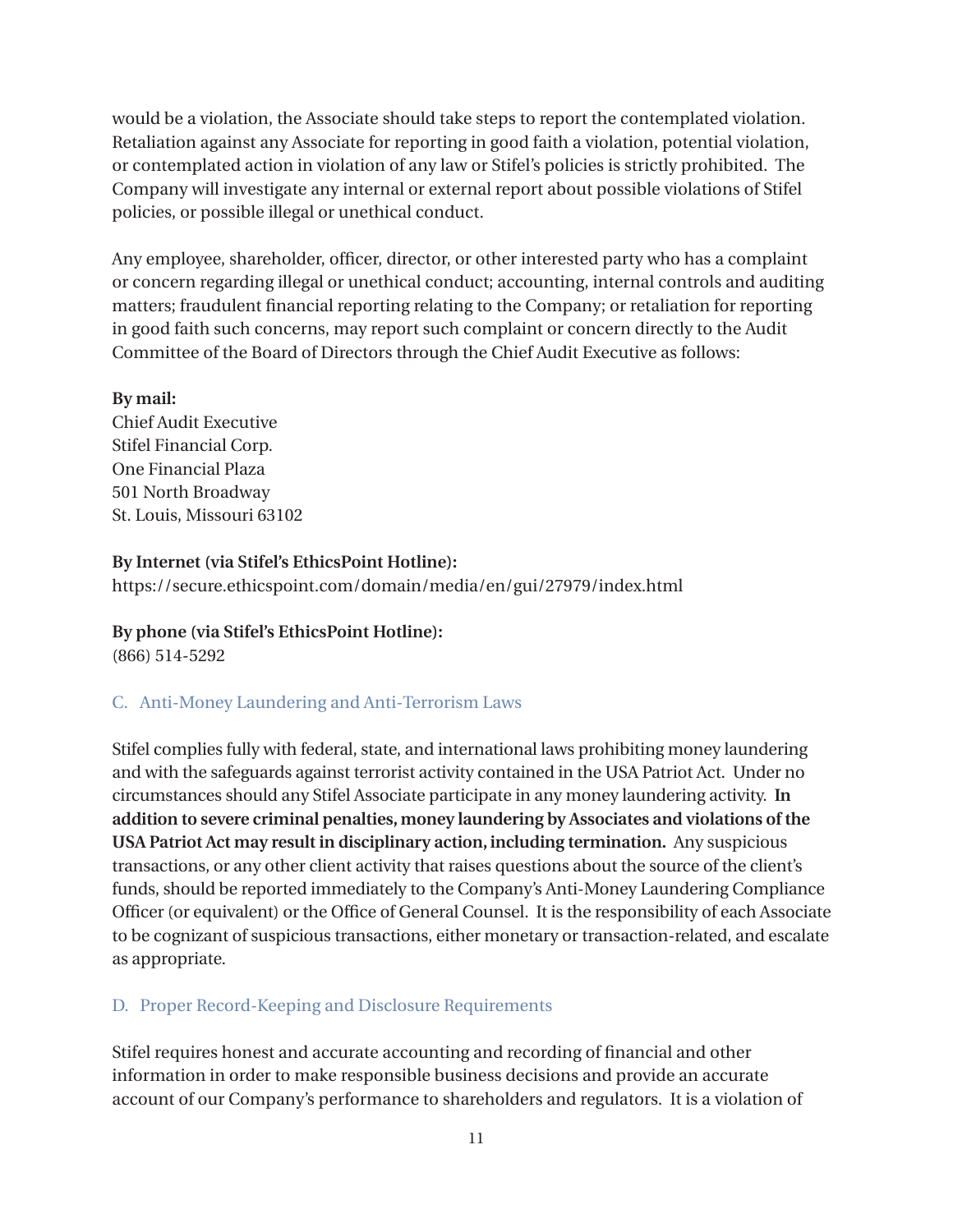law and Stifel policy for any Stifel Associate to attempt to improperly influence or mislead any accountant engaged in preparing our audit. Stifel is committed to full compliance with all requirements applicable to its public disclosures. Stifel requires that its financial and other reporting fairly present the financial condition, results of operations, and cash flow of our Company and that it complies in all respects with applicable law, governmental rules, and regulations, including generally accepted accounting principles (GAAP) and applicable rules of the U.S. Securities and Exchange Commission (SEC) and other market and banking regulators. Stifel has implemented disclosure controls and procedures to ensure that its public disclosures are timely, compliant, and otherwise full, fair, accurate, and understandable. Associates responsible for the preparation of Stifel's public disclosures, or who provide information as part of that process, have a responsibility to ensure that such disclosures and information are complete, accurate, and in compliance with Stifel's disclosure controls and procedures. Any employee, shareholder, officer, director, or other interested party who has a complaint or concern regarding illegal or unethical conduct; accounting, internal controls, and auditing matters; or fraudulent financial reporting relating to the Company should report such complaint or concern directly to the Audit Committee of the Board of Directors through the Chief Audit Executive as provided in the *Obligation to Report Violations* section above.

## E. Document Retention and Destruction

The Company maintains a record retention and destruction policy with which Associates must comply. It is a violation of law to destroy documents that are subject to a subpoena or other legal process. Once a legal proceeding has begun, or even when one is threatened or reasonably likely, federal and state obstruction-of justice statutes require Stifel to preserve documents relevant to the issues in that proceeding even before specific documents are requested. **Failure to comply with this policy may subject the Associate to termination as well as possible criminal or civil prosecution, including fines and imprisonment.**

# F. Cooperation With Investigations and Law Enforcement

It is Stifel policy to cooperate with government investigators and law enforcement officials. Every Stifel Associate must also cooperate with investigations by non-governmental regulators with oversight of our business, such as securities exchanges, as well as with internal Stifel investigations. All inquiries or requests or demands for information from external investigators must be immediately referred to the Compliance Department or Executive Management or the Office of General Counsel. The Compliance Department and/or the Office of General Counsel will coordinate the responses to external investigators' questions. Failure to cooperate with legitimate investigations may result in disciplinary action, up to and including termination.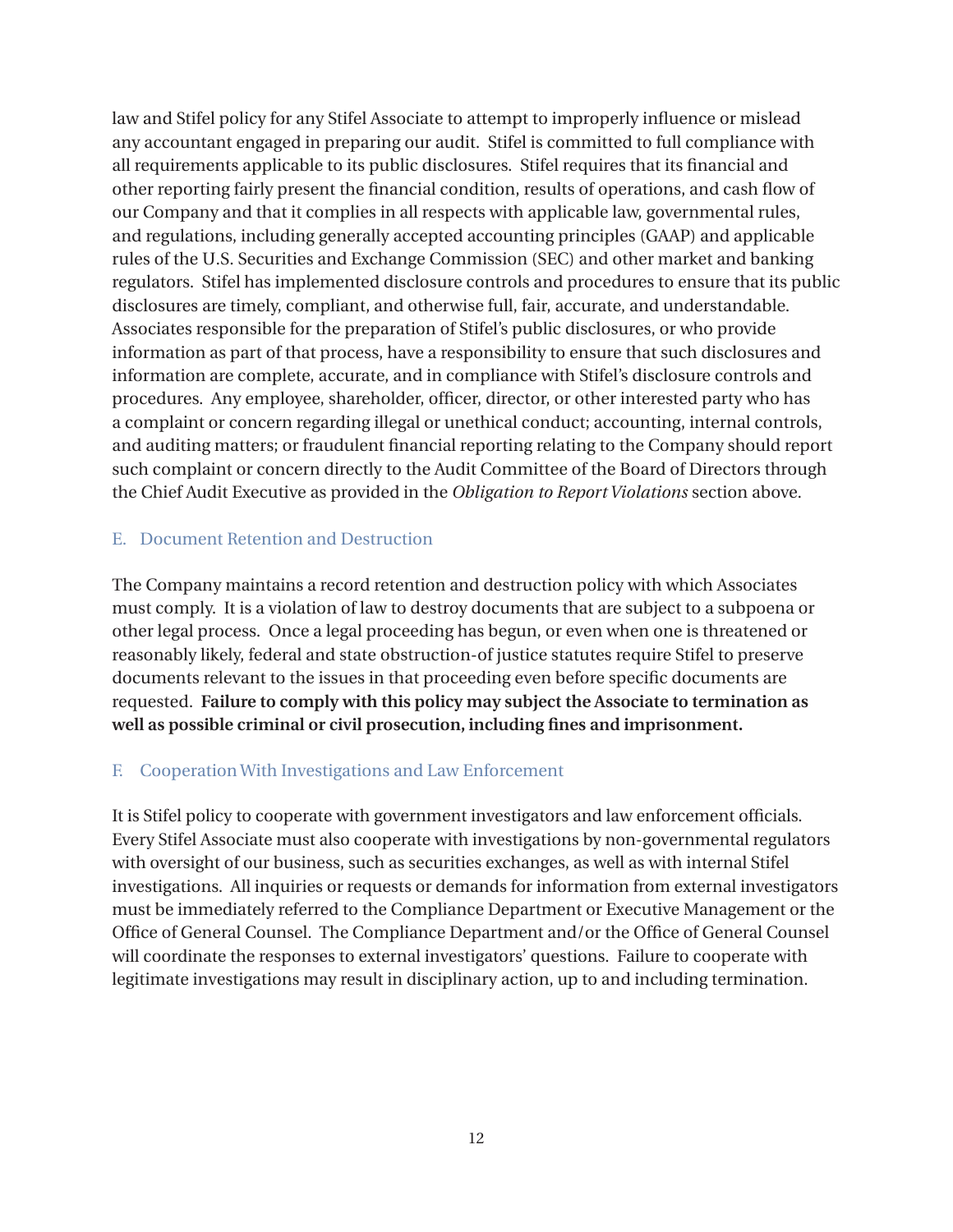## G. Personal Trading and Investments

The conduct of each employee's personal accounts, family accounts, and accounts in which an Associate is trustee, executor, custodian, or holds discretion must be completely above reproach. Generally, Associates should conduct their personal and family accounts in such a manner that no special requests or extra attention is required by the Company.

Associates may not trade excessively or in such a way that it interferes with his/her duties and responsibilities as an Associate or make commitments that are disproportional to his/her financial means. Transactions in employee and family accounts must be executed in a way that does not disadvantage any client transactions, including, but not limited to, trading in securities issued or controlled by Stifel while in possession of material inside information or dealing in a new issue of securities on terms that are in any way different from terms available to the general public. Additional requirements for personal investments may apply to those associated with the brokerage, investment banking, investment research, advisory and trust, or investment management units of Stifel as well as control persons of Stifel. Additionally, control persons of Stifel are subject to established processes and procedures and reporting requirements established by the Company and its affiliates. Failure to adhere to these requirements may result in disciplinary action, up to and including termination of employment.

# *V. COMMUNICATIONS*

Associates are expected to use the Company's information and communication tools properly and judiciously.

# A. Access to the Internet

Only authorized connections are permitted, and access to the Internet must be accomplished via an approved security gateway in accordance with established Company policies and procedures. Associates should exercise good judgment when using the Internet during business hours for personal, non-business purposes. A Stifel Associate may not do any of the following:

- Transmit, copy, or download any material, including sexually explicit images or messages and materials containing racial, ethnic, or other slurs, that may defame, embarrass, threaten, offend, or harm an Associate or client or the general public;
- Transmit or post non-public corporate information about Stifel or any company to any organization or individual not authorized to receive or possess it;
- Attempt to gain access to any computer, database, or network without authorization or willfully propagate computer viruses or other disruptive or destructive programs;
- Distribute unsolicited commercial e-mail messages in violation of the CAN-SPAM Act of 2003; and
- Use electronic means for the purpose of gambling or to send or forward chain letters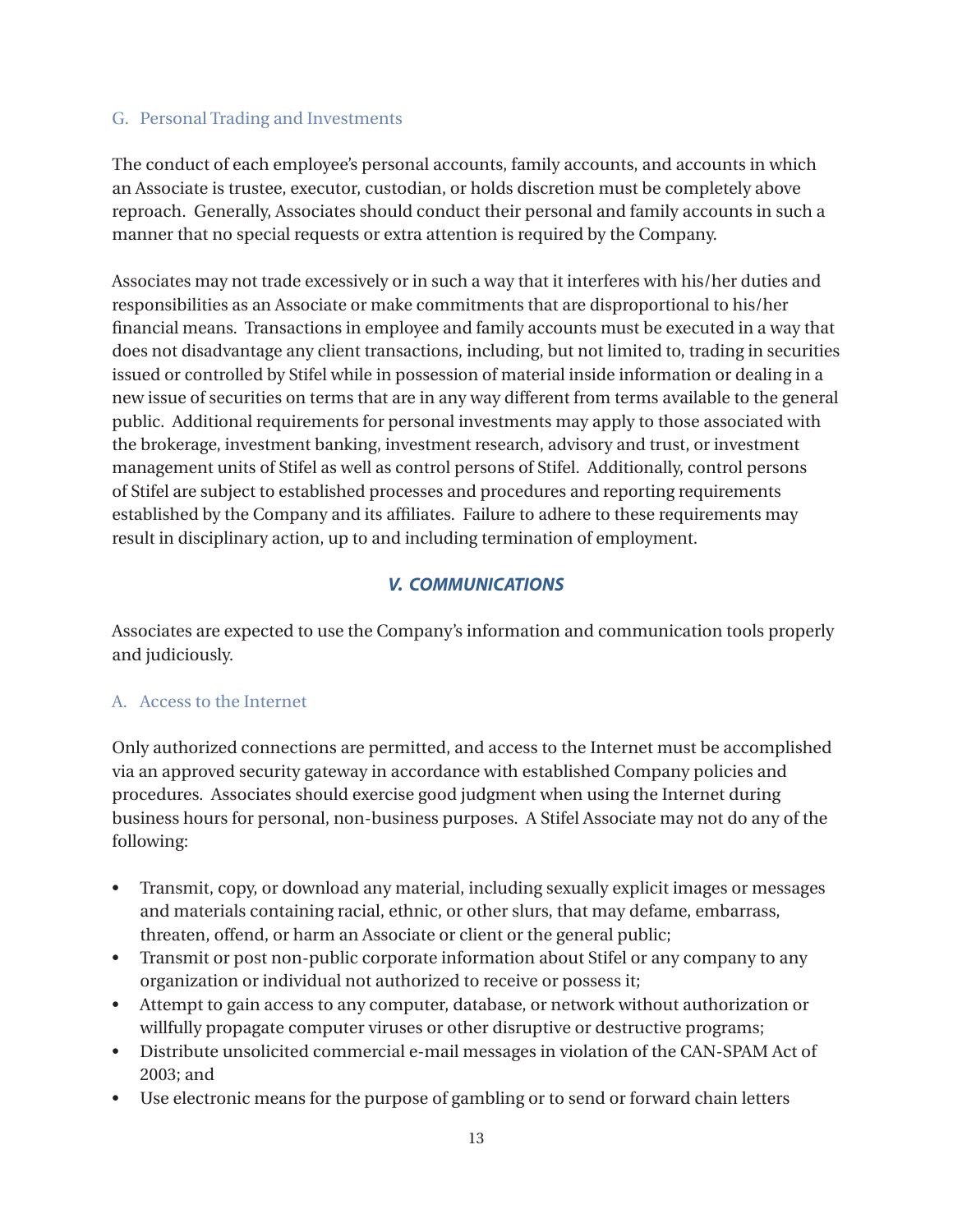Associates may not establish e-mail addresses or domain names that attempt to trade on, or are derived from, the Stifel name; if such use is identified, immediate relinquishment will be requested. Associates should not register domain names on behalf of Stifel and may not establish Internet websites related to Stifel business without required pre-approvals in accordance with established Company policies and procedures. Associates are responsible for protecting and securing their system access and passwords. Inappropriate conduct in respect of the usage of Stifel's communications systems may lead to disciplinary action, including revocation of privileges, immediate termination, and referral to regulatory authorities.

# B. Written and Electronic Communications

Electronic communications should be treated with the same care as any other written communication. Any communication relating to Stifel business must be of an appropriate nature, must not violate the legal rights of Stifel, any Stifel Associate, or any third party, and must be transmitted, stored, and accessed in a manner that safeguards confidentiality and complies with applicable law. Written communications, including those electronically delivered, should be clear, concise, and professional in tone and content, and must incorporate appropriate disclosures. Communications for personal, non-business purposes should be kept to a minimum. The Company seeks to comply with record retention for both written and electronic business communications.

# C. Communications Monitoring

Any electronic communications relating to Stifel business must be made through the Stifel network. Electronic communications, including connections to Internet and Intranet websites using Stifel computing or network resources, are the property of Stifel and are subject to monitoring and surveillance. Communications by certain Stifel personnel are subject to detailed supervisory requirements.